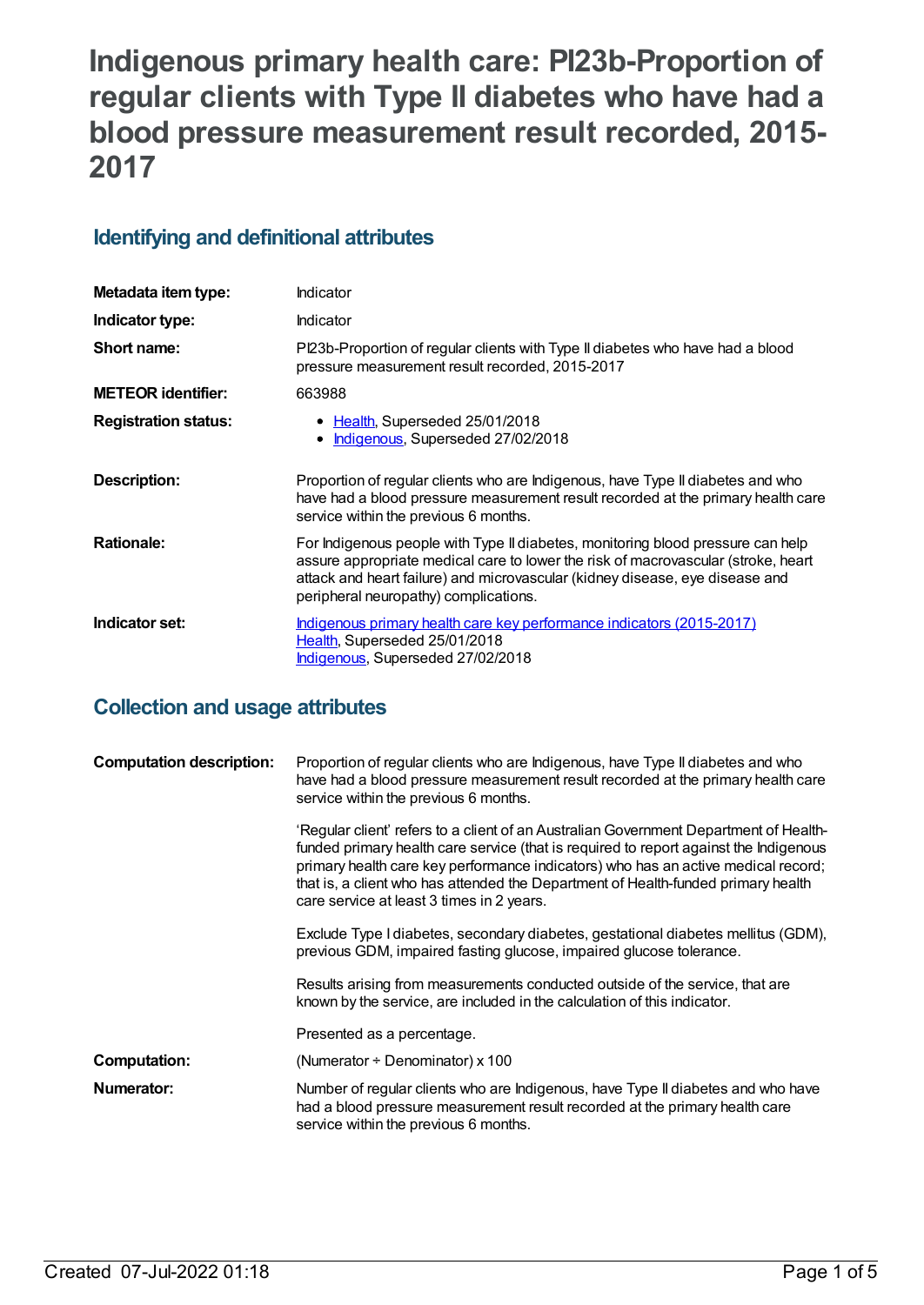[Person—diabetes](https://meteor.aihw.gov.au/content/270194) mellitus status, code NN

**Data Source**

[Indigenous](https://meteor.aihw.gov.au/content/430643) primary health care data collection

**NMDS / DSS**

[Indigenous](https://meteor.aihw.gov.au/content/585036) primary health care DSS 2015-17

**Guide for use**

Type II diabetes only.

#### **Data Element / Data Set**

[Person—Indigenous](https://meteor.aihw.gov.au/content/291036) status, code N

**Data Source**

[Indigenous](https://meteor.aihw.gov.au/content/430643) primary health care data collection

**NMDS / DSS**

[Indigenous](https://meteor.aihw.gov.au/content/585036) primary health care DSS 2015-17

#### **Data Element / Data Set**

[Person—regular](https://meteor.aihw.gov.au/content/436639) client indicator, yes/no code N

**Data Source**

[Indigenous](https://meteor.aihw.gov.au/content/430643) primary health care data collection

**NMDS / DSS**

[Indigenous](https://meteor.aihw.gov.au/content/585036) primary health care DSS 2015-17

#### **Data Element / Data Set**

[Person—blood](https://meteor.aihw.gov.au/content/441407) pressure measurement result recorded indicator, yes/no code N

#### **Data Source**

[Indigenous](https://meteor.aihw.gov.au/content/430643) primary health care data collection

#### **NMDS / DSS**

[Indigenous](https://meteor.aihw.gov.au/content/585036) primary health care DSS 2015-17

**Denominator:** Total number of regular clients who are Indigenous and have Type II diabetes.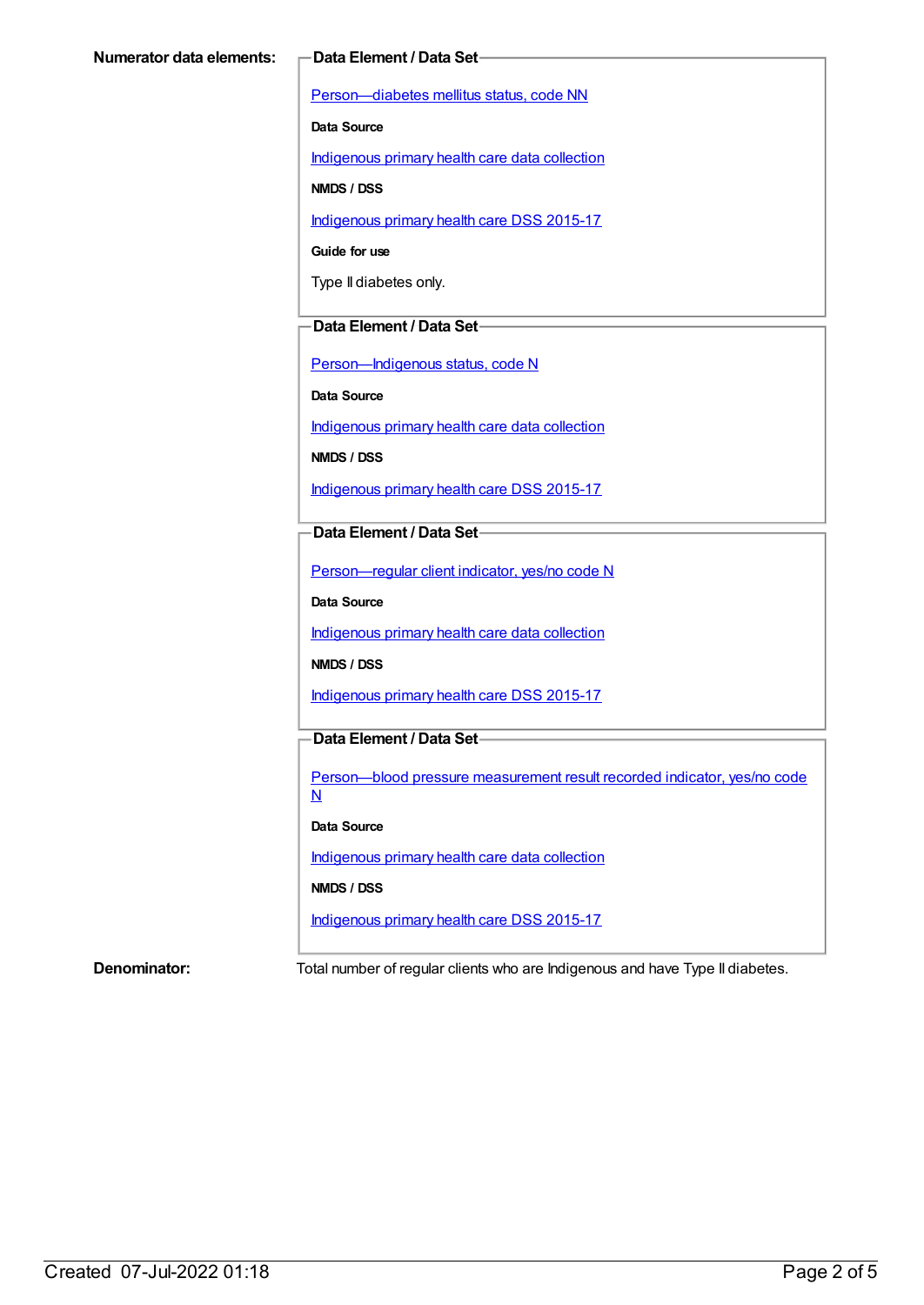#### **Denominator data elements:**

#### **Data Element / Data Set**

[Person—diabetes](https://meteor.aihw.gov.au/content/270194) mellitus status, code NN

**Data Source**

[Indigenous](https://meteor.aihw.gov.au/content/430643) primary health care data collection

**NMDS / DSS**

[Indigenous](https://meteor.aihw.gov.au/content/585036) primary health care DSS 2015-17

**Guide for use**

Type II diabetes only.

#### **Data Element / Data Set**

[Person—Indigenous](https://meteor.aihw.gov.au/content/291036) status, code N

**Data Source**

[Indigenous](https://meteor.aihw.gov.au/content/430643) primary health care data collection

**NMDS / DSS**

[Indigenous](https://meteor.aihw.gov.au/content/585036) primary health care DSS 2015-17

#### **Data Element / Data Set**

[Person—regular](https://meteor.aihw.gov.au/content/436639) client indicator, yes/no code N

**Data Source**

[Indigenous](https://meteor.aihw.gov.au/content/430643) primary health care data collection

**NMDS / DSS**

[Indigenous](https://meteor.aihw.gov.au/content/585036) primary health care DSS 2015-17

#### **Disaggregation:** 1. Sex:

a) Male b) Female

2. Age: a) 0-4 years b) 5-14 years c) 15-24 years d) 25-34 years e) 35-44 years f) 45-54 years g) 55-64 years h) 65 years and over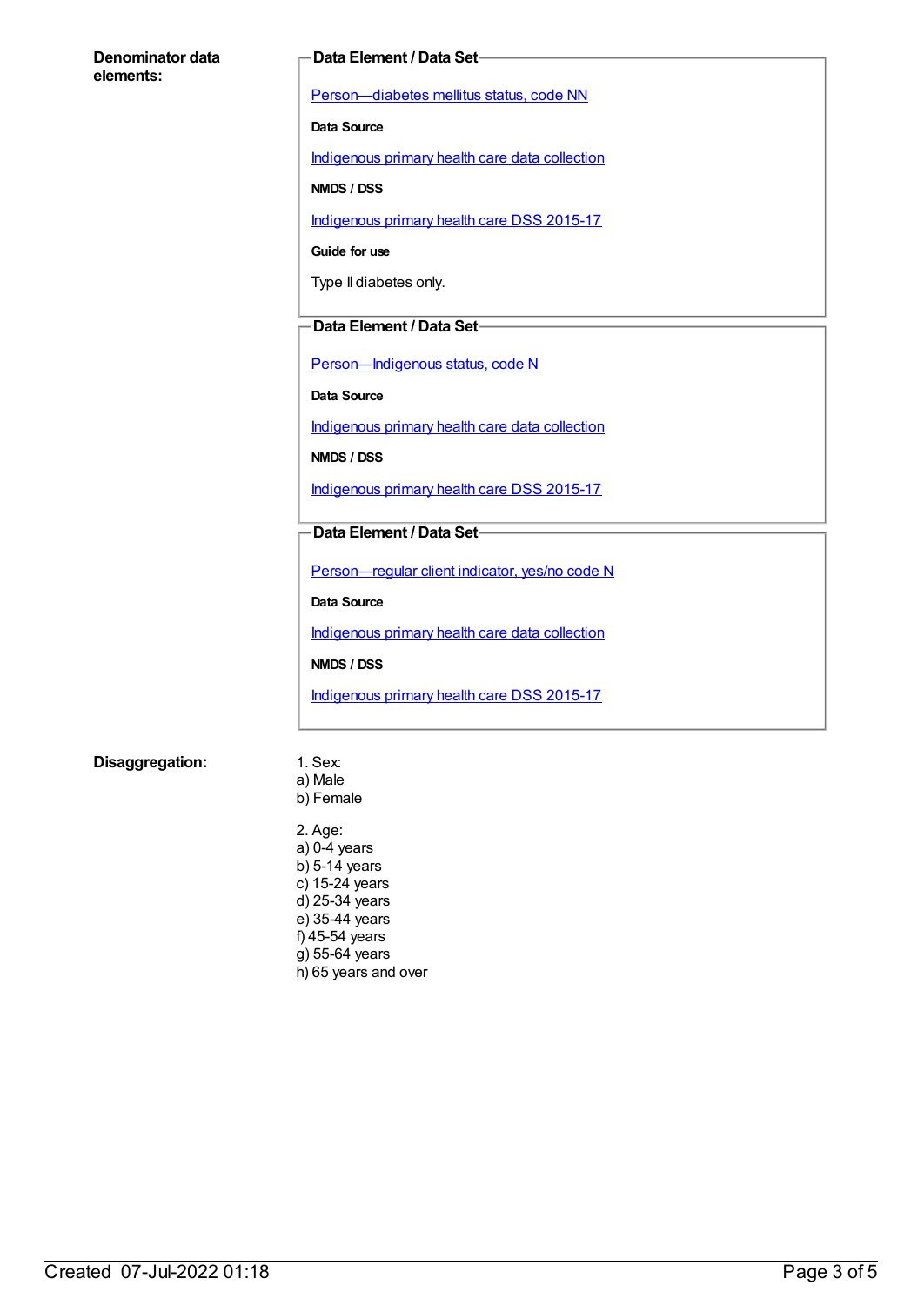#### **Data Element / Data Set**

[Person—sex,](https://meteor.aihw.gov.au/content/287316) code N

**Data Source**

[Indigenous](https://meteor.aihw.gov.au/content/430643) primary health care data collection

**NMDS / DSS**

[Indigenous](https://meteor.aihw.gov.au/content/585036) primary health care DSS 2015-17

### **Data Element / Data Set**

[Person—age,](https://meteor.aihw.gov.au/content/303794) total years N[NN]

**Data Source**

[Indigenous](https://meteor.aihw.gov.au/content/430643) primary health care data collection

**NMDS / DSS**

[Indigenous](https://meteor.aihw.gov.au/content/585036) primary health care DSS 2015-17

## **Representational attributes**

| <b>Representation class:</b> | Percentage |
|------------------------------|------------|
| Data type:                   | Real       |
| Unit of measure:             | Person     |
|                              |            |

### **Indicator conceptual framework**

| <b>Framework and</b> | Effective/Appropriate/Efficient |
|----------------------|---------------------------------|
| dimensions:          |                                 |

## **Data source attributes**

| Data sources: | Data Source                                    |
|---------------|------------------------------------------------|
|               | Indigenous primary health care data collection |
|               | Frequency                                      |
|               | 6 monthly                                      |
|               | Data custodian                                 |
|               | Australian Institute of Health and Welfare.    |

#### **Source and reference attributes**

**Submitting organisation:** Australian Institute of Health and Welfare

AustralianGovernment Department of Health

# **Relational attributes**